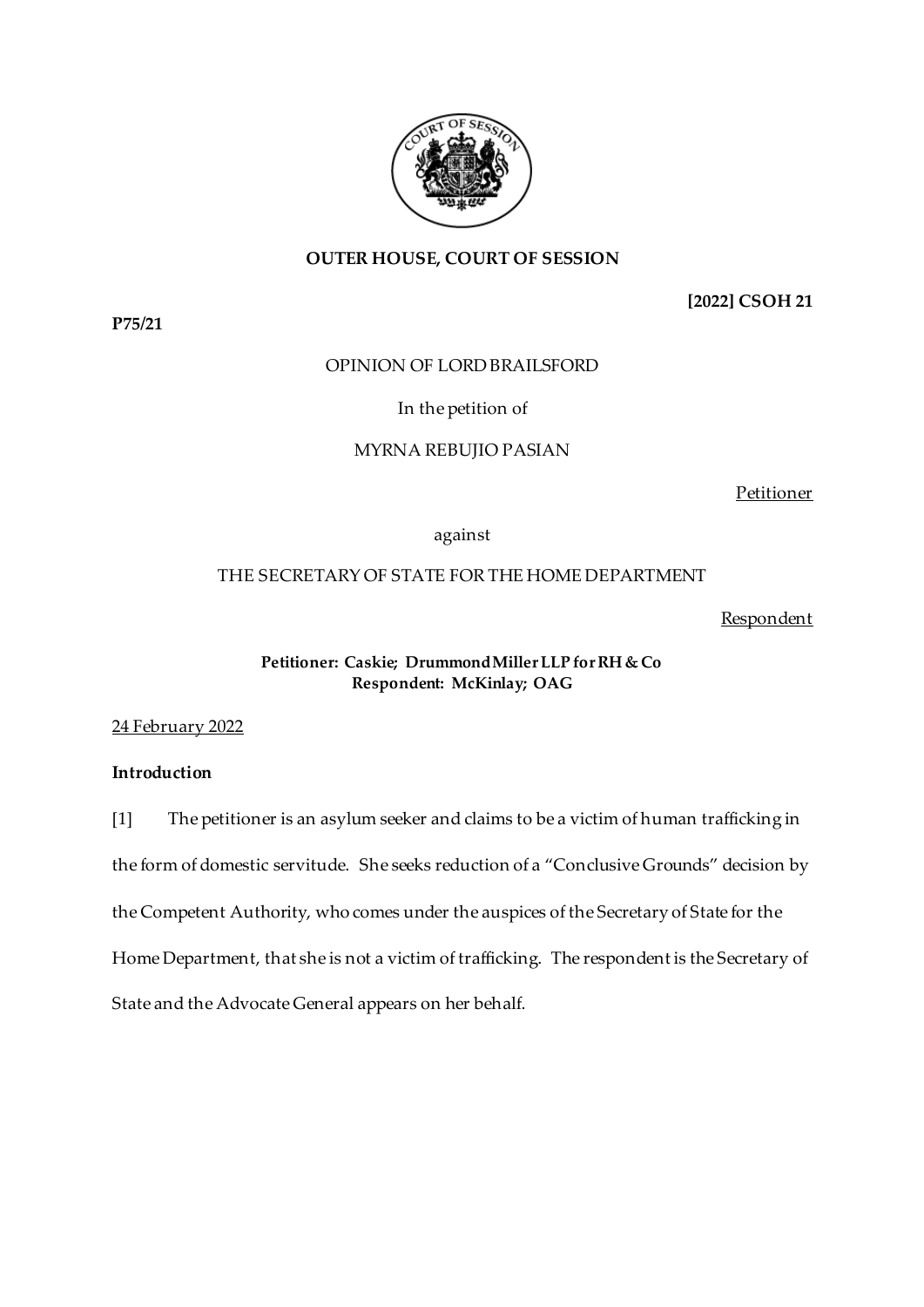## **Legal framework**

[2] On 17 December 2008, the UK ratified the Council of Europe Convention on Action against Trafficking in Human Beings ("ECAT"). By virtue of Article 4(a) of the Convention, and the 2000 Palermo Protocol, ratified by the UK on 9 February 2006, "human trafficking" is defined as:

"the recruitment, transportation, transfer, harbouring or receipt of persons, by means of the threat or use of force or other forms of coercion, of abduction, of fraud, of deception, of the abuse of power or of a position of vulnerability or of the giving or receiving of payments or benefits to achieve the consent of a person having control over another person, for the purpose of exploitation. Exploitation shall include, at a minimum, the exploitation of the prostitution of others or other forms of sexual exploitation, forced labour or services, slavery or practices similar to slavery, servitude or the removal of organs."

[3] It is generally accepted, and is accepted by the parties in this case, that the essence of

human trafficking comprises:

 $''(a)$  An action – the person has been subject to the act of recruitment, transportation, transfer, harbouring or receipt – which is achieved by (b) a means – the threat or use of force or other form of coercion, of abduction, of fraud, of deception, of abusive power, of a position of vulnerability, of giving or receiving payments or benefits to achieve the consent of a person having control over another person – for the purpose of

(c) exploitation – sexual exploitation, forced labour or services, slavery or practices similar to slavery, servitude, forced criminality or the removal of organs."

[4] Against that background, the National Referral Mechanism ("NRM") operates by

way of a three stage process. First, it is open to the police, in their capacity as "first

responder" to refer a case of suspected human trafficking to a Competent Authority, and

request that it assess whether there are reasonable grounds to suspect that a person has been

a victim of human trafficking. The respondent is such a Competent Authority.

[5] Second, the Competent Authority conducts a Reasonable Grounds test, designed to act as a filter to identify potential victims. The relevant standard of proof at that stage is "I suspect but cannot prove" that the person is a victim of human trafficking. If at this second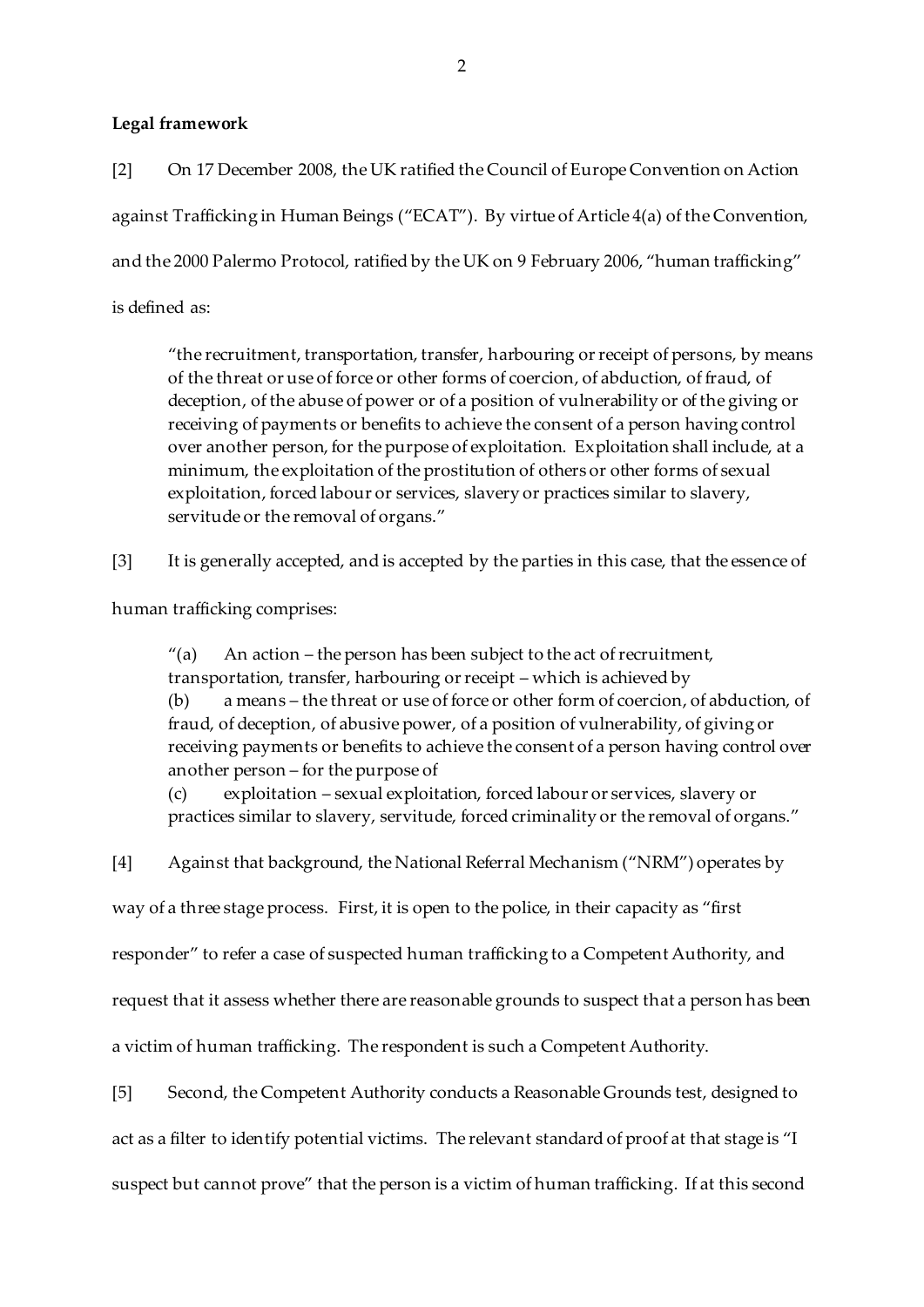stage, a positive decision is made, certain obligations arise on the part of the UK towards that person, with a corresponding degree of protection, by virtue, inter alia, of ECAT.

[6] Third, in the event that the Competent Authority concludes that there are reasonable grounds to suspect that a person is a victim of human trafficking, then a substantive Conclusive Grounds decision, as to whether the person is in fact a victim, is taken. A Conclusive Grounds decision is reached by the respondent on the balance of probabilities, that is to say that the respondent is satisfied that it is "more likely than not" that the person is a victim of human trafficking. An adverse Conclusive Grounds decision is not subject to appeal. Nor can it be made subject of an indirect challenge in the course of an appeal in terms of section 82(1) of the Nationality, Immigration and Asylum Act 2002, as amended, against a removal direction, other than in limited circumstances (*MS (Pakistan)* v *Secretary of State for the Home Department* [2018] 4 WLR 63 at para 69). Thus, the only method of challenging a Conclusive Grounds decision is by way of judicial review.

### **Background**

[7] The factual background to the petition can be summarised as follows. The petitioner is a 52 year old Filipino national. She entered into an arranged marriage aged 17 years old with a man ten years her senior and suffered domestic abuse throughout the marriage. In 1991, she travelled to the Middle East to work as a domestic servant. Between 1991 and 2011, the petitioner worked for four different families. She briefly returned to the Philippines in 1997 before returning to the Middle East. She remained in the Middle East until February 2011.

[8] The family for whom she worked from 2008 relocated to Glasgow in February 2011 and the petitioner joined them at their request. She was granted a domestic worker visa on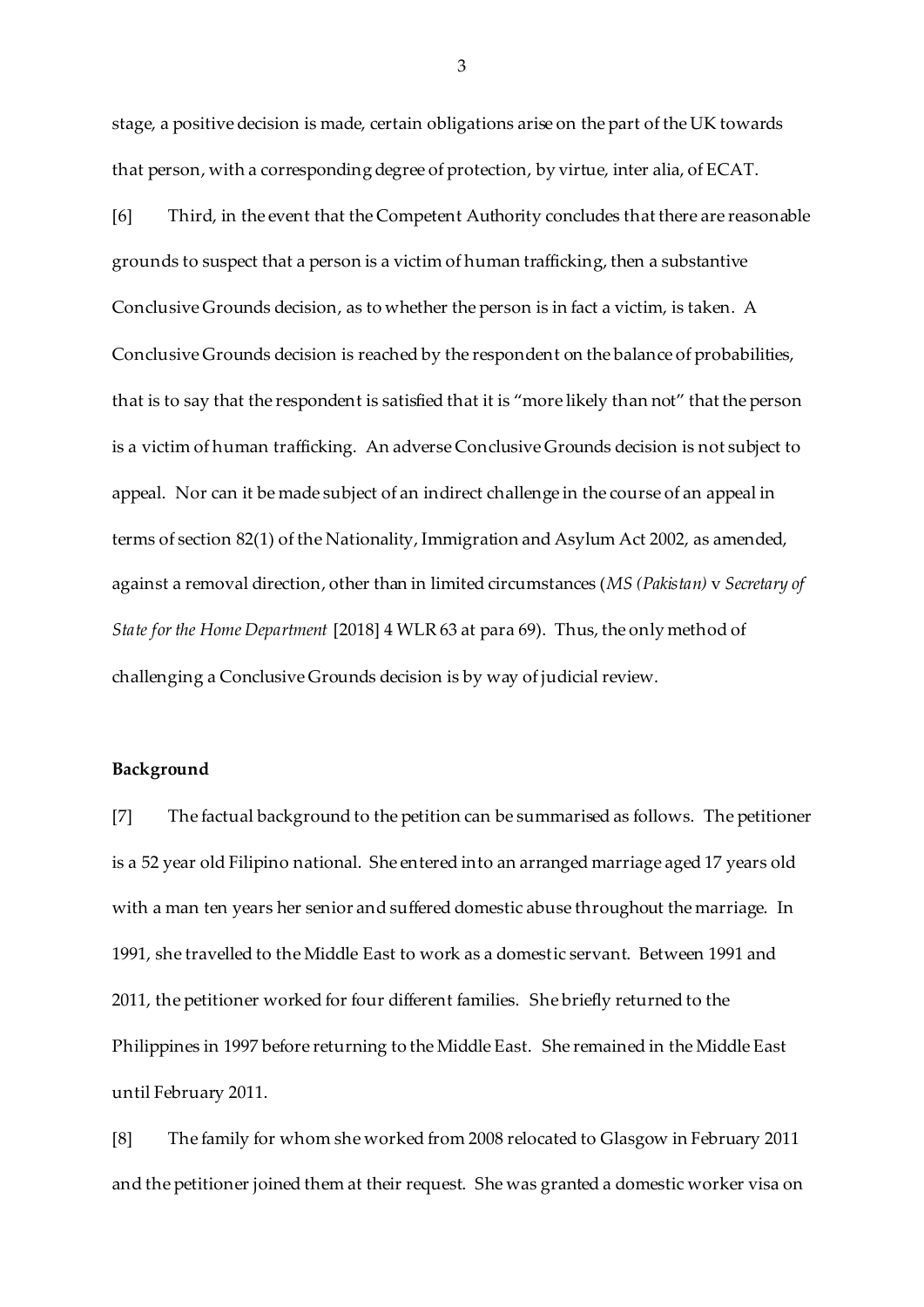29 January 2011 and subsequently entered the UK. She briefly left the UK for the Philippines in May 2011 and returned in August of the same year. She has remained in the UK since her return.

[9] The petitioner claims that she was exploited by the family from August 2011. She does not claim that she was exploited at any time in the Middle East, nor during the time she worked for them in the UK prior to August 2011. The substance of the petitioner's trafficking claim is that (a) she worked from 6am until midnight, six days per week, (b) she was paid an extremely low wage (c) she was locked inside the family home for significant periods and unable to leave unaccompanied, (d) her passport was retained when she left the family home unaccompanied and (e) the family demonstrated their control over her by locking her out of the family home on one occasion.

[10] She has been residing with her partner in the UK since December 2011. The period that the claimed exploitation relates to is therefore August until December 2011. The petitioner was encountered and arrested (on suspicion of overstaying her visa) whilst at a flat in Glasgow on 16 June 2017. She claimed asylum on 23 June 2017. A referral was made to the NRM on 18 September 2017 for the Competent Authority to consider whether the petitioner was a victim of human trafficking. The Competent Authority issued a positive Reasonable Grounds decision on 21 September 2017.

[11] The Competent Authority first issued a negative Conclusive Grounds decision on 22 February 2019. Judicial review proceedings were raised in relation to that decision, which the respondent conceded and undertook to reconsider. Expenses were also awarded against the respondent. Two further negative Conclusive Grounds decisions followed on 25 October 2019 and 30 March 2020 respectively, both of which also resulted in petitions for judicial review, a concession by the respondent and an undertaking to issue a reconsidered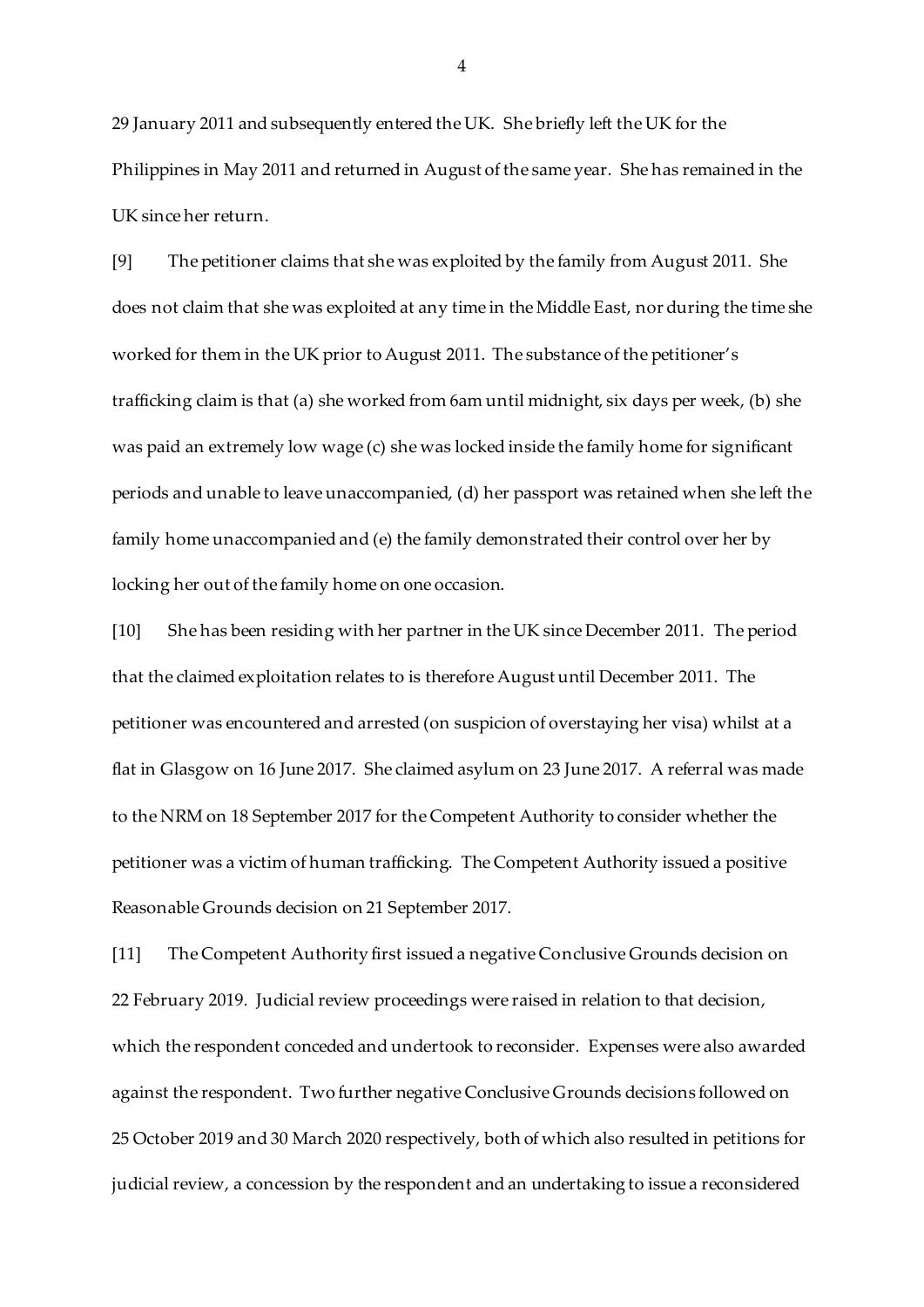decision. The most recent decision, which gives rise to the present petition, is undated but was served on the petitioner on 22 December 2020.

#### **The decision under review**

[12] The respondent rejects the petitioner's claim on two bases. First, on credibility grounds. The credibility issues identified by the respondent can be summarised briefly. The family's retention of the petitioner's passport when leaving the house unaccompanied is not ipso facto proof of exploitation. It was not reasonable that the petitioner would only have started being exploited from August 2011 when she had worked for the same family since 2008 and, on her own account, had not been exploited previously. She had not sought assistance from the police or other authorities despite having the opportunity to do so. She had indicated in her asylum interview that she intended to find new employment in the Middle East upon completion of her contract with the family, which suggested that she was not being forced to work for or remain with the family. The petitioner did not come forward to the police until 2017 when she was encountered and arrested. She had been inconsistent regarding the date she commenced employment, although the respondent accepts that she may have difficulty recalling certain facts and this matter did not go to the core of the claim. The psychological evidence only spoke to the claimed exploitation being *one* of the factors which *may* have impacted her mental health; there were other life events referred to by the psychologist. The petitioner's credibility issues outweighed the external country information supporting her claim.

[13] Second, an esto position – even if the petitioner was credible, the events she describes do not amount to domestic servitude. Having regard to the three elements of trafficking, viz action, means and purpose, the petitioner travelled to the UK, left and returned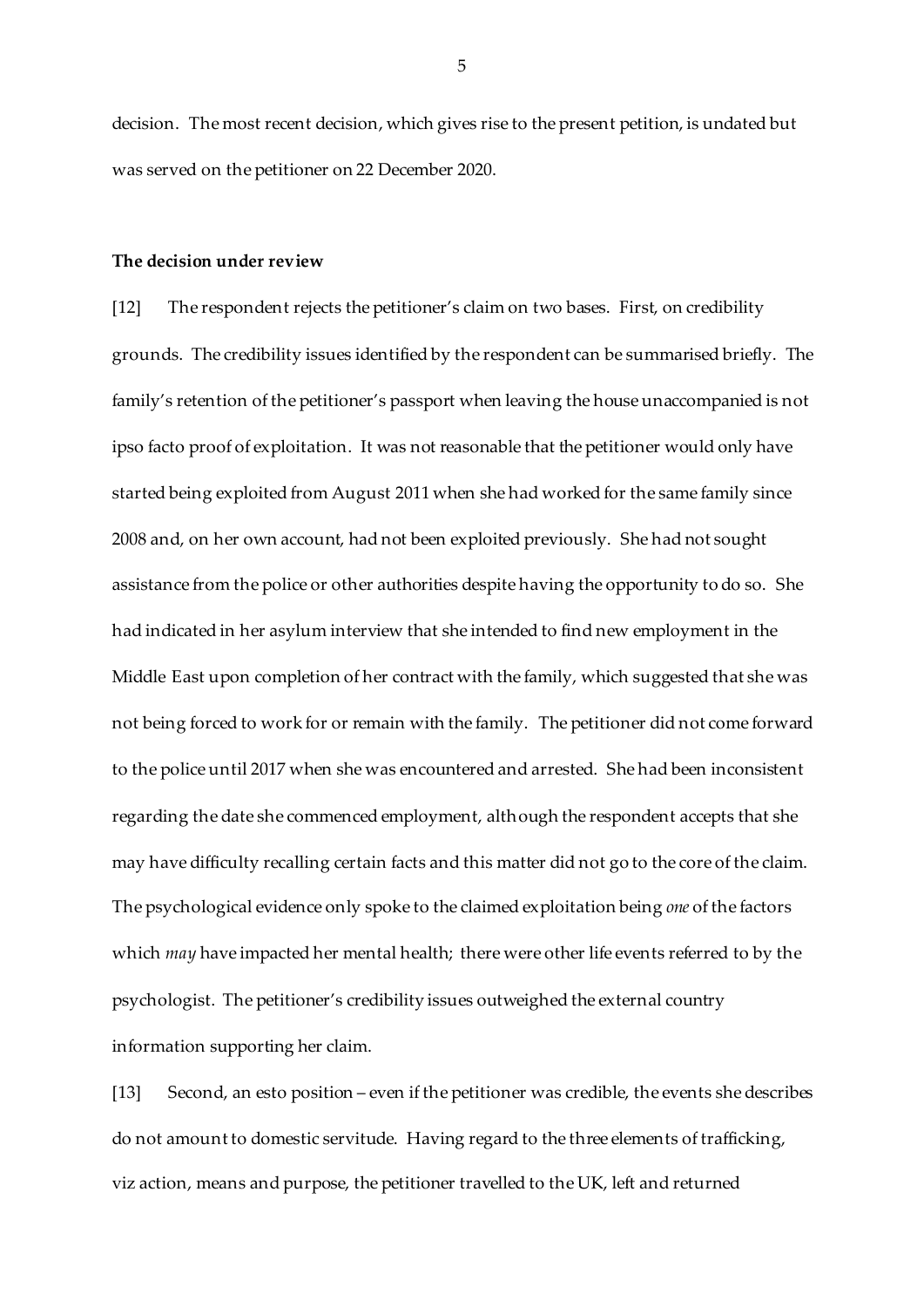voluntarily. She is not a victim of "harbouring" and was lawfully resident while working for the family. She was not psychologically or physically forced to remain in the UK. This is supported by the fact that she was permitted access to a mobile phone and to meet friends unaccompanied. The respondent does not accept the hours the petitioner claims to have worked. It was reasonable for her to care for the child in the evening given she did not have to during the day. She had considerable freedom and could have sought assistance from the police. Her claimed vulnerability was not a legitimate reason for not having done so. Exploitation is not to be confused with working for low wages or in poor working conditions. She remained with the family for her own economic benefit and was not overworked or humiliated. It is unclear to what extent she was limited access to food. Even if the wages were low, she was paid and chose to remain with the employer. There was no force or coercion and she could have chosen not to work. As per the respondent's policy, many of the conditions that might indicate that a situation of domestic servitude existed were not present in her case.

#### **Submissions**

#### *(i) Petitioner*

[14] The petitioner challenges both bases of the respondent's decision. The errors alleged are voluminous and can best be summarised in a series of short statements. First, relating to the findings made with respect to the petitioner's credibility:

- (a) The respondent left out of account the petitioner's role as a domestic servant, which created a situation of vulnerability and led to her exploitation.
- (b) In relying on the petitioner's 'stated intention' to find other employment once the contract ended, the respondent left out of account that (i) this intention related to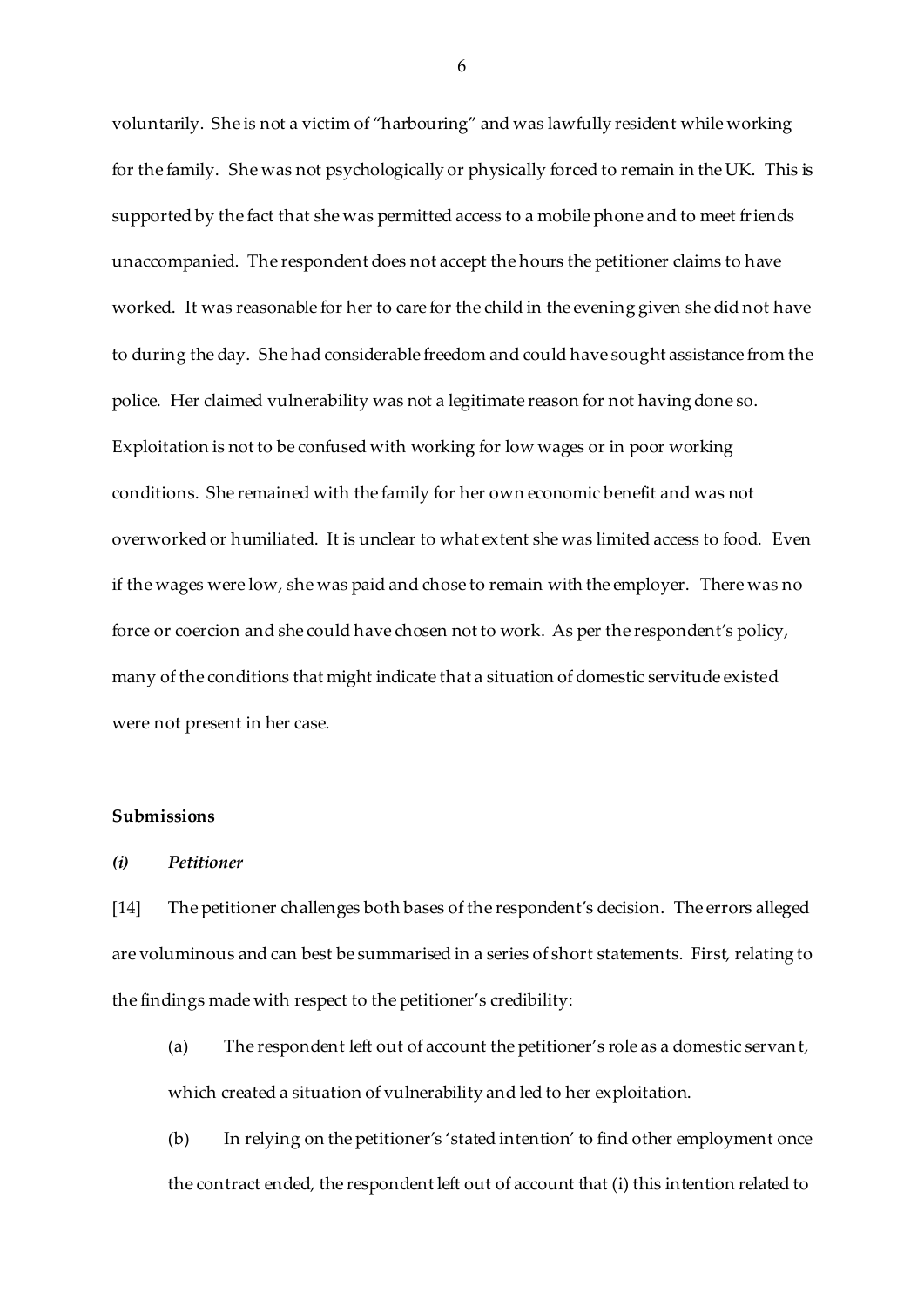a time where she was a victim of trafficking, (ii) the petitioner never sought alternative employment and (iii) in any event, this does not detract from her claim.

(c) The respondent had regard to an irrelevant matter being inconsistencies in the petitioner's account regarding the date she commenced employment and, in so doing, left out of account that the respondent had independent evidence verifying the relevant date, as well as that her mental health difficulties could have affected her ability to recall such dates.

(d) The respondent left out of account the extent to which the psychological evidence corroborated the petitioner's claims that she was exploited. The respondent accepted that the petitioner being exploited was *one* of the reasons why she suffered mental health problems, but then concluded her presentation would be identical absent that experience, which was an assessment which the respondent was neither qualified, nor entitled to make.

(e) The respondent has failed to give adequate reasons and left out of account a relevant, and potentially material, matter being the reason why the police have completed their enquiries regarding the family. The petitioner called on the respondent to provide an explanation of this which she has failed to answer.

(f) The respondent left out of account the coercive behaviour employed by the family viz that the petitioner was locked in the family home for significant periods and that she was vulnerable given her lawful status in the UK was dependent on the family.

(g) The respondent left out of account that the petitioner was locked outside the family home, despite this being a significant matter in previous decisions, suggesting a one-sided and unbalanced decision having been reached by the respondent.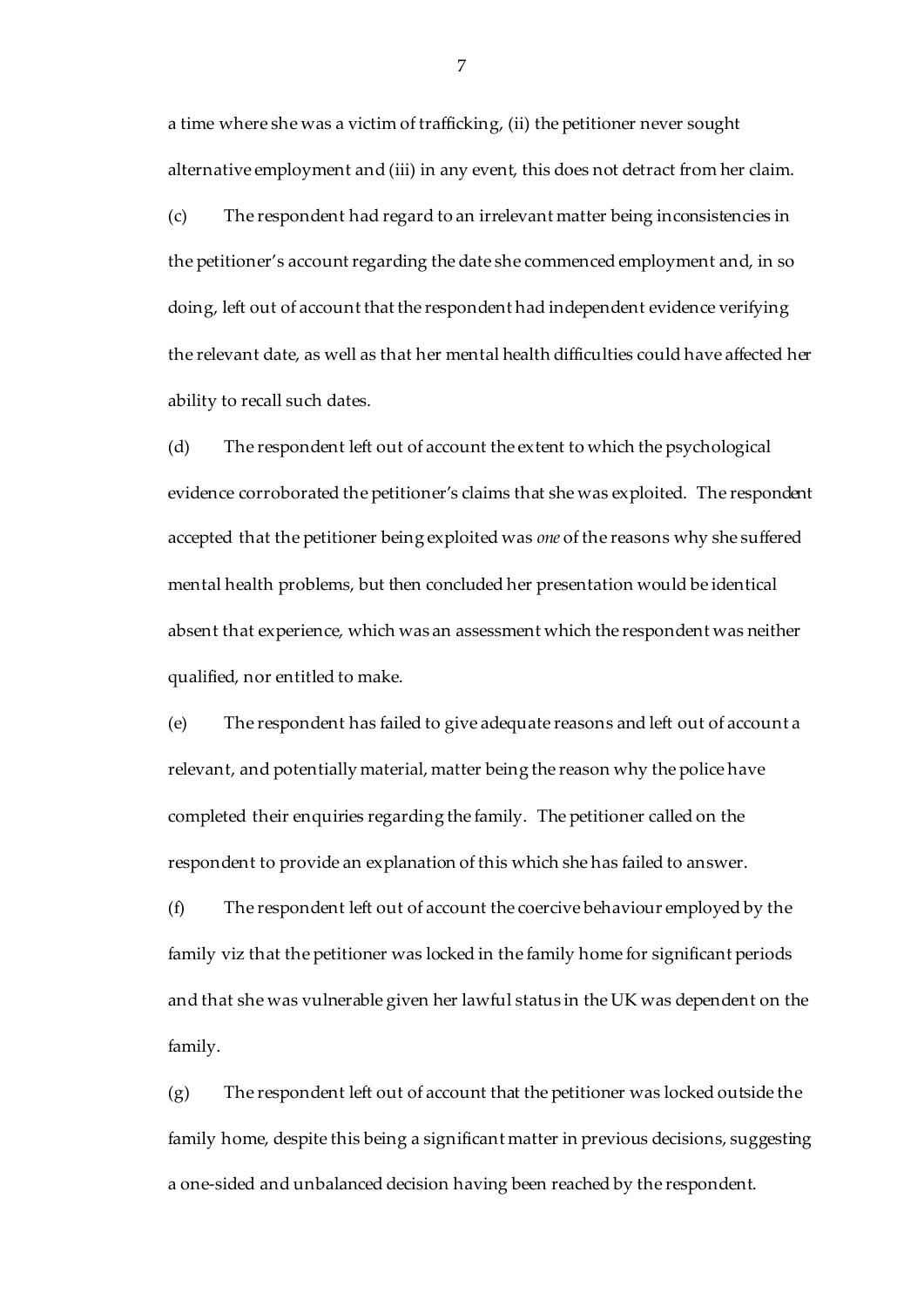(h) The respondent left out of account that victims of trafficking may give "consent" to exploitation where they feel they have no viable alternative and failed to give any reasons for concluding that the petitioner had the means to obtain assistance from the police or other authorities.

(i) The respondent reached perverse conclusions when concluding that (i) the work she was required to carry out was not sufficiently onerous to amount to domestic servitude and (ii) it was reasonable for her to be expected to care for the child in the evening.

(j) In assessing whether the petitioner had a "choice" to report the matter to the police, the respondent left out of account links between police and immigration authorities which may have made her reluctant to do so. The respondent also left out of account that choices for those in domestic servitude may be very narrow.

(k) The respondent left out of account that there was no evidence that the petitioner remained with the family for her own economic benefit, which ought to have been within the respondent's knowledge.

(l) The respondent fails to explain the basis of her conclusion that all victims of trafficking will face unbearable conditions.

[15] Second, relating to the respondent's conclusion that the petitioner's account, even if accepted, does not amount to domestic servitude:

(a) The respondent fails to adequately explain why the petitioner's account, if accepted, did not amount to harbouring.

(b) The respondent fails to explain (i) why the family locking the petitioner out the family home was not a humiliating action, (ii) why working from 6am until midnight was not exhausting hours, (iii) why being locked inside the family home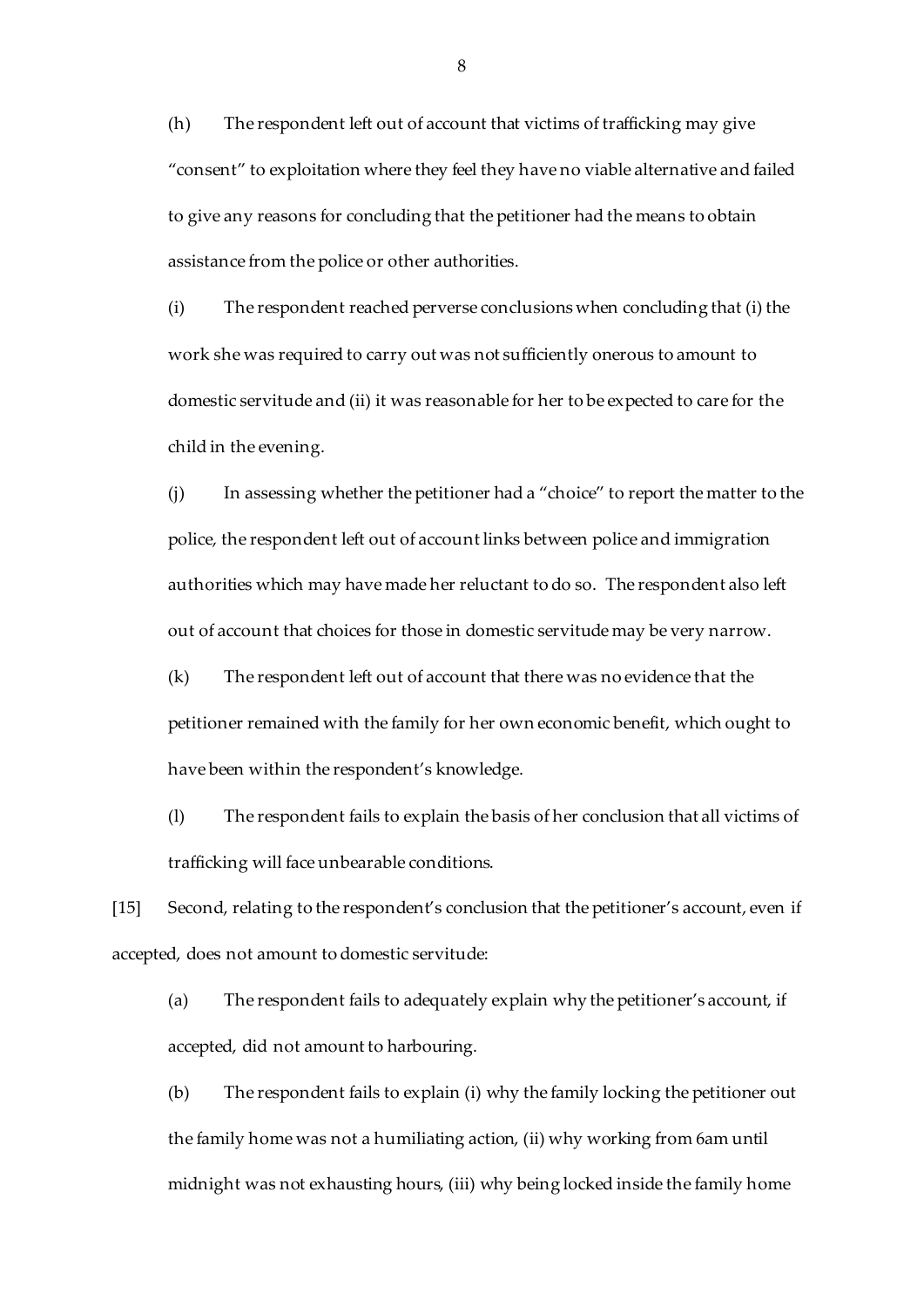was not unbearable conditions and (iv) why being paid little or nothing did not amount to domestic servitude.

(c) The respondent left out of account that the petitioner's residence and continued employment was entirely dependent on the employer's whim.

(d) The respondent's overall conclusion is fundamentally undermined. She relies on facts which she has misconceived to be contradictions and implausibilities when they are not, which is unlawful.

[16] Third and finally, the petitioner challenges the fairness of the decision-making process in the following respects:

(a) The respondent did not put the inconsistencies in the petitioner's account to her to provide her with an opportunity to explain. This approach is unfair and unlawful: *Balajigary* v *Secretary of State for the Home Department* [2019] 1 WLR 4647 and *GK (India)* v *Secretary of State for the Home Department* 2020 SLT 1315. The petitioner's asylum interview does not cure this procedural unfairness.

(b) The respondent gave inadequate reasons by providing no indication of what the positive aspects were supporting the petitioner's account and how these had been balanced.

#### *(ii) Respondent*

[17] For the respondent, it is contended that the decision was one which she was entitled to reach on the evidence before her. In response to the complaints made by the petitioner, the respondent submits as follows.

(a) The respondent had regard to the (i) the fact that traffickers can exert control in a variety of ways, (ii) the full circumstances of where such control can arise and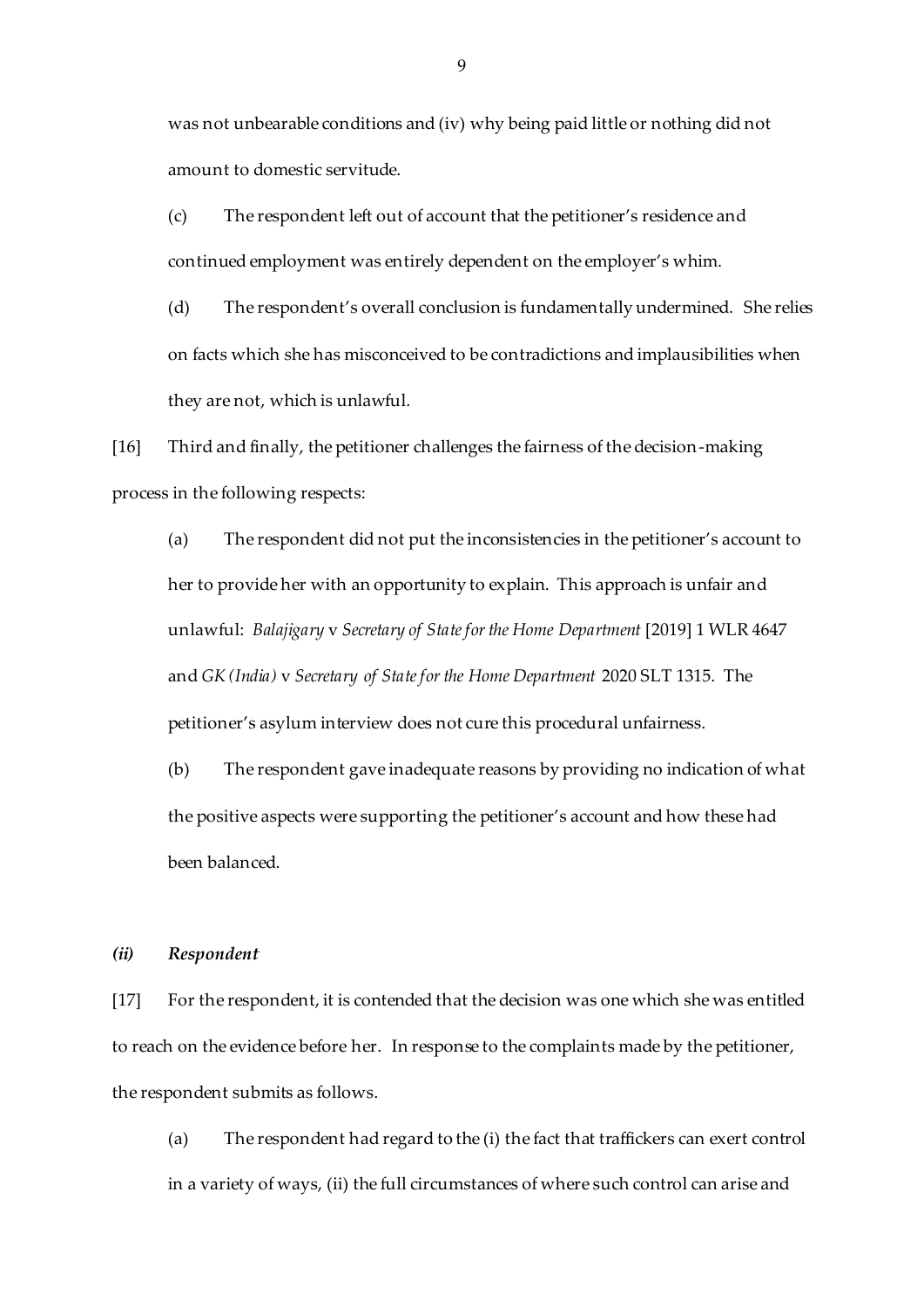(iii) the petitioner's full account including being locked outside the family home. She was entitled to have regard to it being unlikely that the family previously employed the petitioner in conditions, which on her own account, were not domestic servitude.

(b) The respondent was entitled to have regard to the petitioner's answers in her asylum interview not being consistent with her being held in conditions of domestic servitude. The asylum interview, at questions 152 to 154, also suggests that she did not seek alternative employment in the Middle East because she settled with a new partner in Scotland from December 2011.

(c) The respondent did not treat the inconsistencies regarding the petitioner's date of commencing employment as material. The respondent acknowledged that the petitioner might face difficulty recalling such facts and there is no basis for the petitioner's submission that these matters enhance her credibility.

(d) The decision letter does not accept that the petitioner's claimed exploitation is one of the reasons for her mental health issues. The psychologist proceeded on an acceptance that the petitioner had been exploited. The respondent merely summarised the psychologist's report. In any event, it was not the sole reason for her mental health difficulties and the respondent was entitled to conclude that it did not corroborate her claim to have been exploited.

(e) The petitioner does not explain why the police having completed their enquiries is a relevant matter. It would not support her claim. The contents of previous decisions, which have been reduced, are not relevant.

(f) The respondent recognised that employers of domestic servants can seek to exercise control in various ways.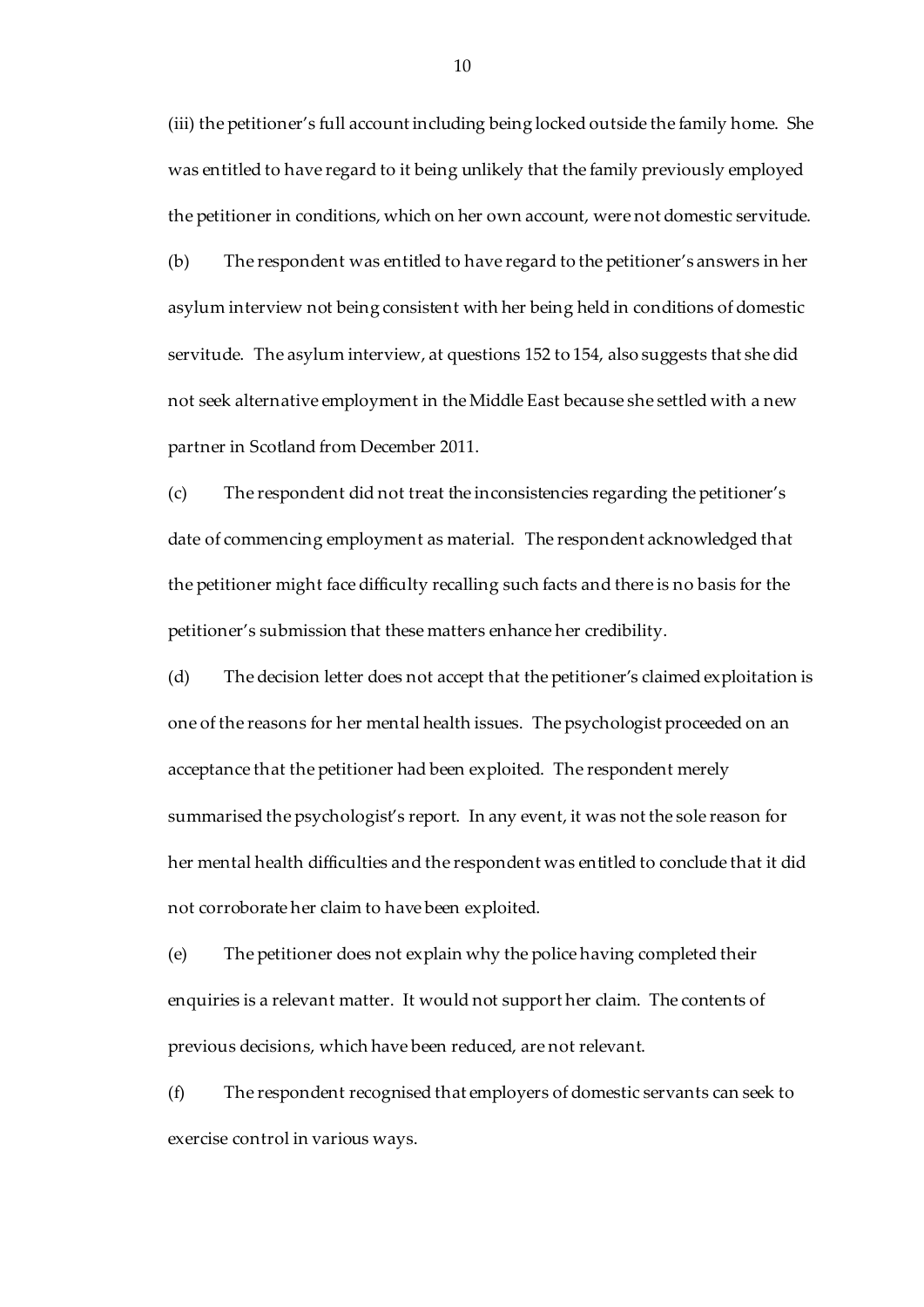(g) The respondent acknowledged that there were reasons why the petitioner may be reluctant to report to the authorities, but her failure to do so was nonetheless a relevant factor she was entitled to have regard to given she had the means and opportunity.

(h) More generally, the omission of reference to a particular issue does not amount to an error of law.

(i) The respondent did not impose a test of "unbearable conditions" in relation to trafficking claims. This was simply mentioned, with reference to the respondent's policy, as being a factor which can amount to domestic servitude.

(j) For the petitioner to succeed in a challenge to one of the respondent's esto findings, she must establish an error regarding the respondent's assessment of her credibility. If she cannot do so, any error in relation to the former is immaterial.

(k) The petitioner had an initial screening interview, an asylum interview and the opportunity to make revisals in respect of both. The same factual matters were relevant to her asylum and trafficking claims. These documents were considered as part of the Conclusive Grounds decision.

(l) The respondent identified precisely the material supportive to the petitioner's claim at page 10 of the decision letter, noted as "the external country information".

(m) The petitioner's submission that the respondent decided to refuse the trafficking claim then sought reasons for doing so is without basis, given statistics indicate that 89% of all Conclusive Grounds decisions in 2020 were positive.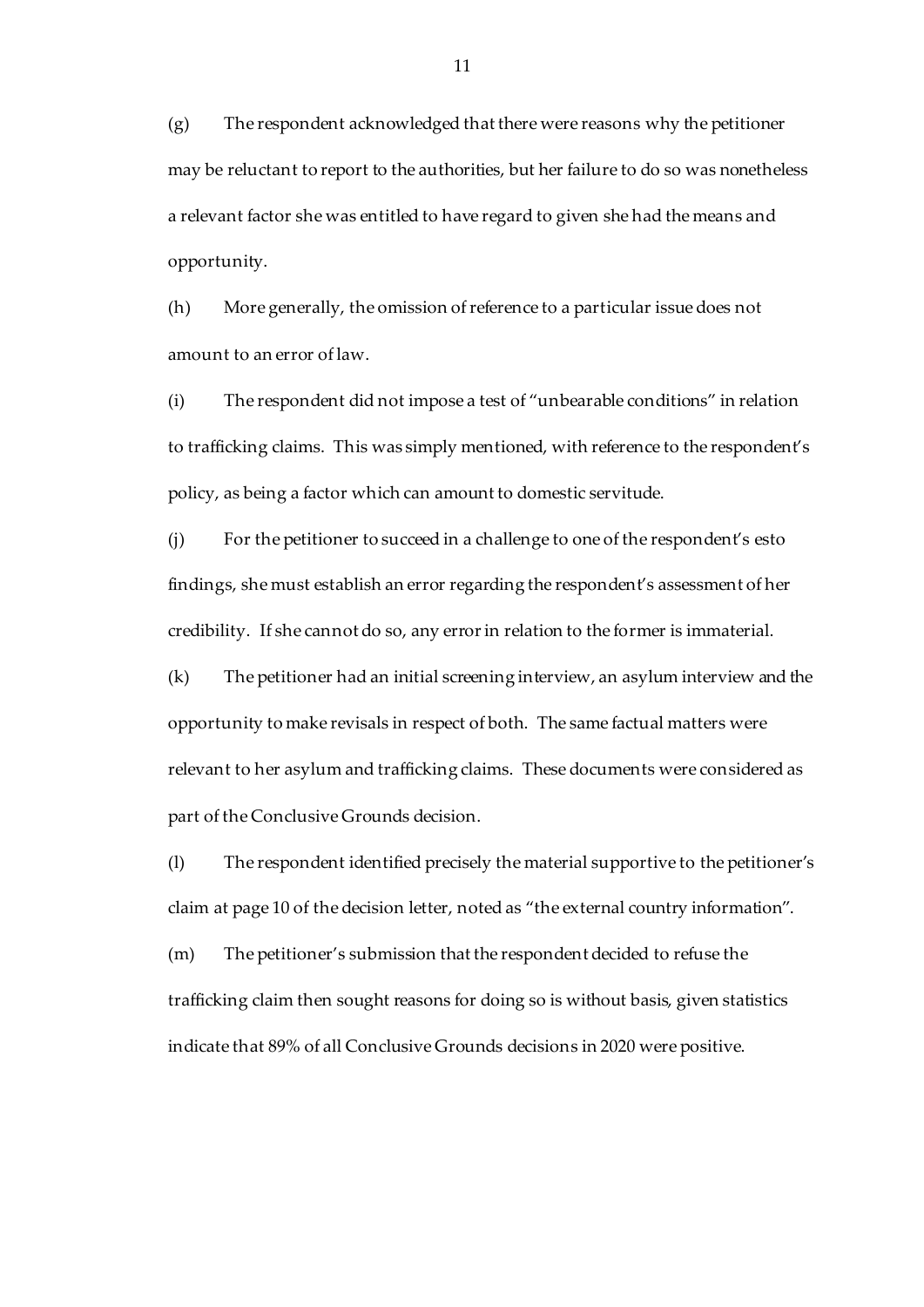#### **Analysis and conclusion**

[18] The parties do not dispute that, in determining whether the respondent erred in reaching a Conclusive Grounds decision, I must apply a test of "anxious scrutiny". The respondent must apply the same test in reaching her decision. This proposition comes from inter alia the judgment of Peter Marquand, sitting as Deputy High Court Judge, in *R (LH)* v *Secretary of State for the Home Department* [2019] EWHC 3457 (Admin) at paragraph 15. It is further common ground that a failure to carry out such an analysis is irrational: *LH (supra)*  at paragraph 41.

[19] Starting with the alleged errors in relation to the respondent's credibility findings, the petitioner argues that the respondent either left out of account relevant matters, had regard to irrelevant matters or reached certain perverse conclusions. Dealing with these in reverse order, first, there is no merit in the petitioner's submission that the respondent reached perverse conclusions. Her submission is bound to fail standing the findings in fact made by the respondent which the petitioner does not challenge. The respondent did not accept how onerous the work was. The conclusions reached by the respondent do not come close to perversity and were reasonably open to her on the evidence.

[20] Second, the respondent did not treat the inconsistencies in the petitioner's account regarding the date she commenced employment with the family as material. This is clear from the terms of page 8 of the decision (in the petitioner's first inventory of productions at no 6/1 of process). The respondent also acknowledged the difficulties the petitioner may face in recalling this information. As to the respondent's assessment of the psychological evidence, I find that she was entitled to give the weight to it that she did. The weight to be given to that evidence was ultimately a matter for the respondent and she was not bound to find the petitioner's claims of trafficking were corroborated by it. Finally, the respondent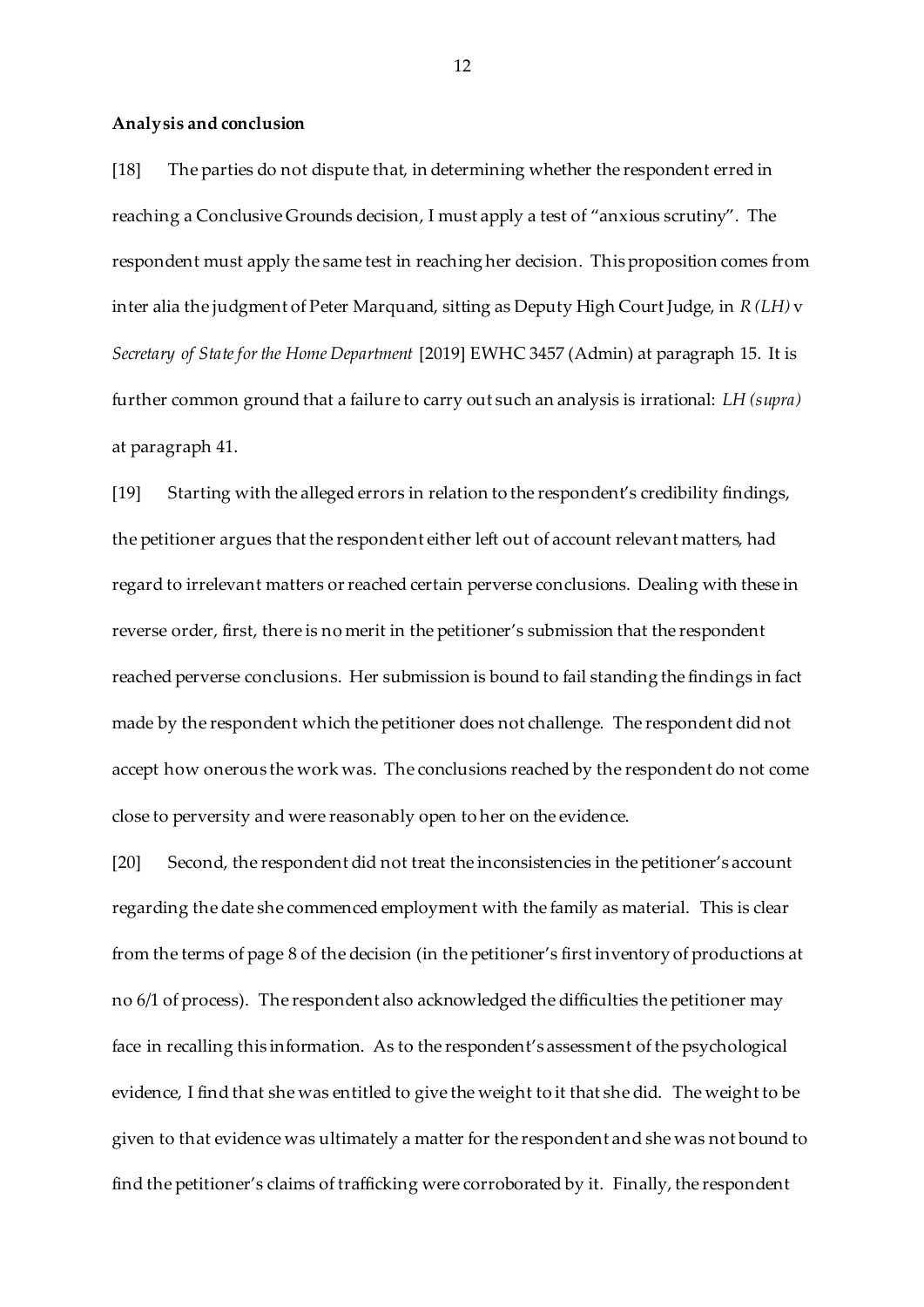did not require that the petitioner show she had been working in "unbearable conditions" to be considered a victim of trafficking. She merely referred to her policy which notes that this will often, but not always, be found in situations of domestic servitude.

[21] Third, an overall reading of the respondent's decision confirms that she did not leave out of account the majority of the matters it is alleged that she did and as stated in para [14] hereof viz*.* (a) the connection between the petitioner's role, her vulnerability and her exploitation, (b) various matters when assessing the petitioner's "stated intention", (d) the psychological evidence and extent to which this could corroborate her account, (f) the coercive behaviour employed by the family, (g) the incident whereby the petitioner was locked outside the family home, (h) the circumstances in which victims of trafficking may consent to exploitation and (j) the links between police and immigration authorities and how this may have affected the petitioner's "choice". In relation to (k) being that the respondent left out of account that there was no evidence the petitioner remained with the family for her own economic benefit, that was the inevitable conclusion for the respondent standing the other conclusions regarding the petitioner's credibility.

[22] Notwithstanding my opinion that none of the above matters amount to an error of law, I find that there is merit in the error alleged by the petitioner at (e), as narrated in para [14] hereof. This ground relates to the reasons why the police completed their enquiries into the family regarding the petitioner's allegations of trafficking. It is not in dispute that this was not mentioned in the decision under review. Indeed, the fact that the police had even completed their enquiries was not mentioned in that decision at all. The reasons for this are unclear. In the context of these judicial review proceedings, the respondent has averred that the petitioner has not explained the relevance of the police's reasons for completing their enquiries to her case (Answer 24). There is nothing to suggest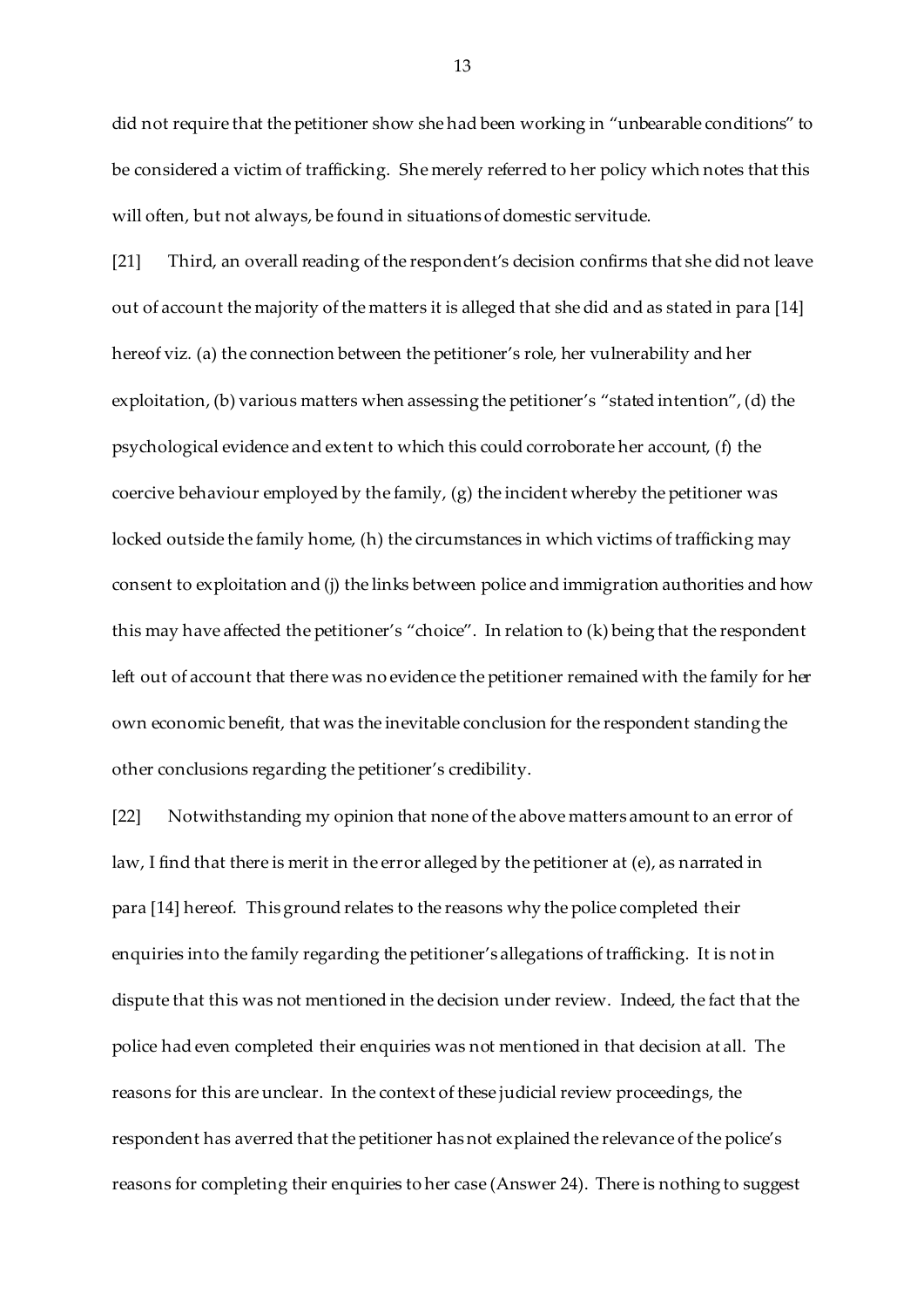that the decision-maker was of this view or whether she simply overlooked this matter. In any event, the respondent's submission runs into three difficulties.

[23] First, the Competent Authority has deemed the police's completion of their enquiries sufficiently relevant for inclusion in previous decisions (pages 47 and 83 of petitioner's first inventory). Whilst the respondent may argue that the contents of past decisions, which have been reduced, are irrelevant, they have been lodged in process. Whilst not subject to review in these proceedings, it would be illogical to ignore their contents entirely. This is particularly so where the petitioner avers that the respondent has failed to have regard to relevant matters and where the respondent appears to have altered her view as to the matters which are relevant without providing any explanation for doing so.

[24] Second, the petitioner provided sufficient notice to the respondent that the police's reasons were relevant. Pausing at this juncture, I acknowledge that the decision refers to correspondence sent to the petitioner by the respondent requesting further information prior to the decision, in relation to which it is noted no response was received. Nonetheless, there was sufficient notice in the petitioner's second petition for judicial review in the following terms (page 58 of the petitioner's first inventory):

"16. …The Secretary of State does not disclose whether that was simply because the Petitioner's exploiters had left the UK. The Secretary of State has failed to provide adequate reasons for her decision."

The petitioner has subsequently called upon the respondent to ascertain the police's reasons and disclose these to her. To date, the respondent has failed to do so. It is unclear what information the respondent already had available: see, for example, section 11.20 of the respondent's guidance "Modern Slavery: Statutory Guidance for England and Wales (under s49 of the Modern Slavery Act 2015) and Non-Statutory Guidance for Scotland and Northern Ireland" which refers to frequent information sharing between the police and the Competent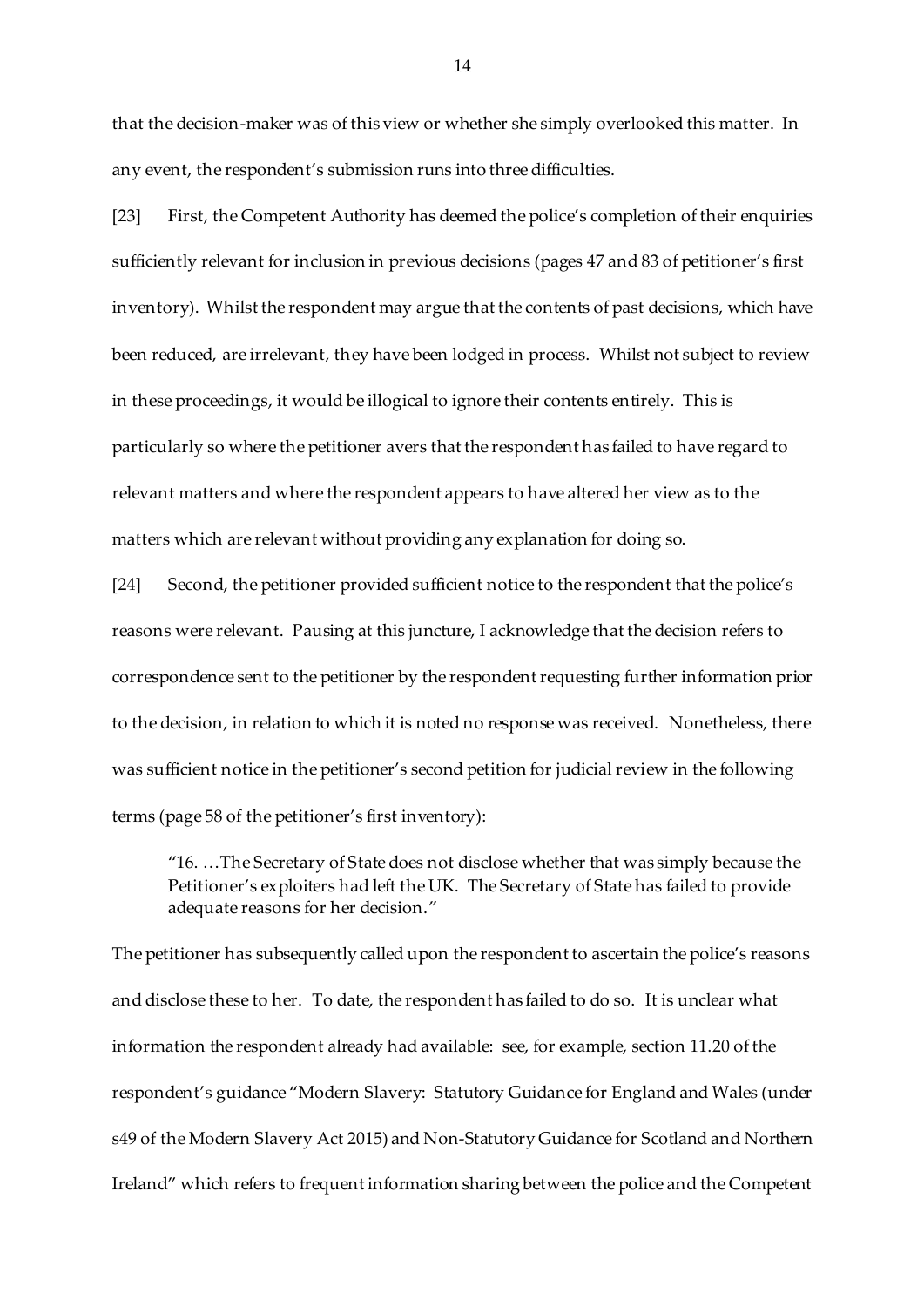Authority. At a minimum, one can assume that the information would have been readily available to the respondent had she wished to access it.

[25] Third, and in any event, the relevance of this matter is self-evident. It is well-versed that anxious scrutiny requires that decisions "show by their reasoning that every factor which might tell in favour of an applicant has been properly taken into account": *LH (supra)*  at paragraph 15(vi). Thus, the petitioner need either not show that the police's reasons would definitely or even probably tell in her favour. I agree with the petitioner's averment at Statement 25 of the petition. It is a matter which could either tell in the petitioner's favour or support the respondent's conclusion. For example, if the family left the UK shortly after learning of the police's investigations of them, one can see how that is clearly relevant to the credibility of the petitioner's claim. It may enable an inference to be drawn as to the reason why the family left. On the other hand, if the police were not satisfied that the family had exploited the petitioner, that would support the respondent's conclusion that she is not a victim of trafficking. Given these possibilities, it is clearly a matter which is relevant to the petitioner's claim to be a victim of trafficking. The difficulty at present is that there is no information either way. I am satisfied that this amounts to leaving out of account a matter which is both relevant and potentially material to the petitioner's claim and which might have told in her favour.

[26] Having found the respondent has left a relevant matter out of account, it follows that I am satisfied that the respondent has failed to apply anxious scrutiny and the decision is irrational. It is therefore unnecessary for me to go on to consider the other errors advanced by the petitioner in relation to (a) the respondent's assessment that the petitioner's claim, even if accepted, does not amount to domestic servitude and (b) the allegations of